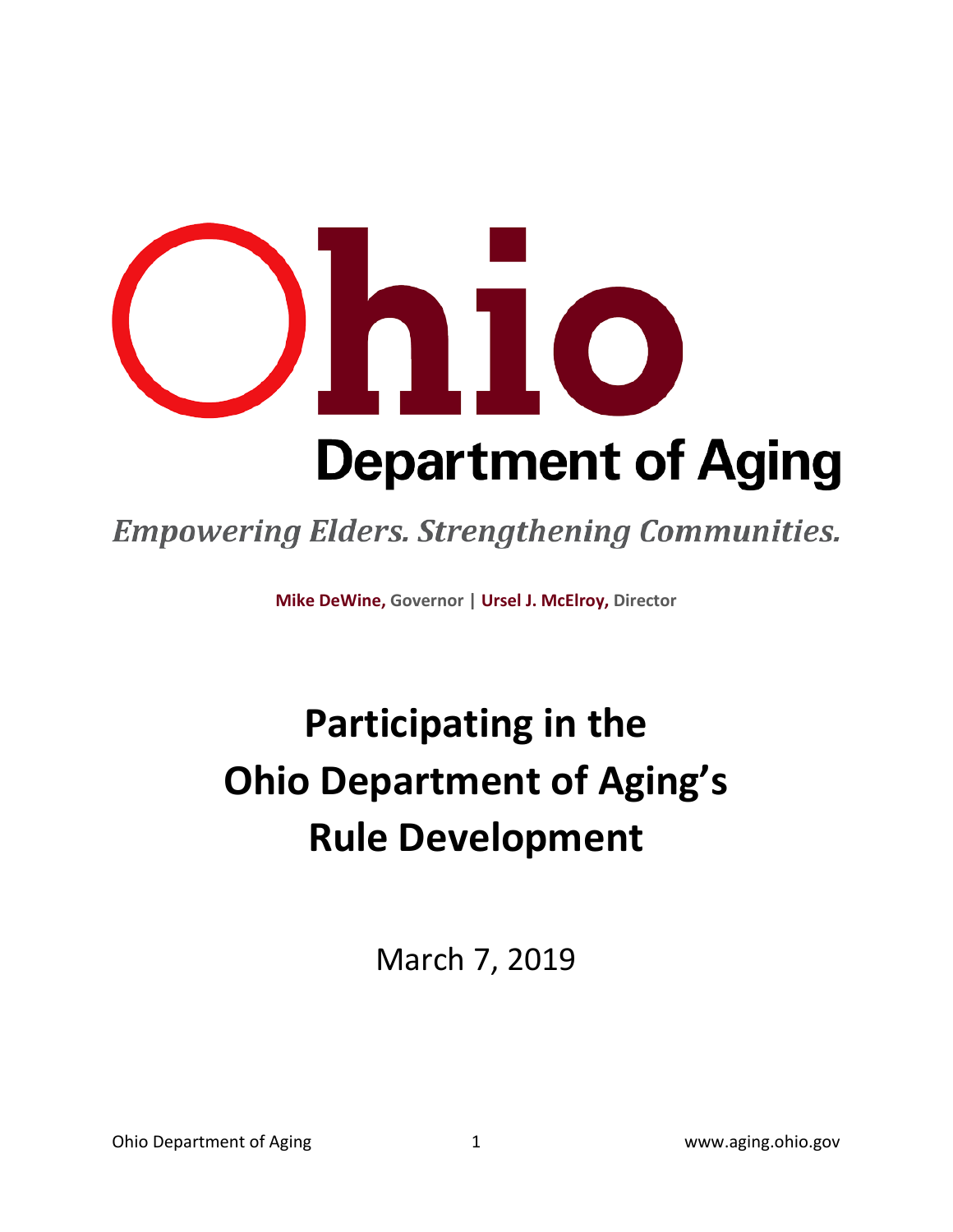### **Introduction**

R.C. §119.0311 requires every state agency to adopt a guide to its rule-making process that explains its mission, structure, rule-making authority, rule-making process, and opportunities for the public to participate in that process.

The Ohio Department of Aging encourages older Ohioans, caregivers, businesses, advocates and members of the general public to participate in our rule-development process.

#### Contents

- About the Ohio Department of Aging..............................................................................
- The Ohio Department of Aging's Rule Making Authority................................................
- The Ohio Department of Aging's Rule Development Process:
	- o Official Opportunities to Participate
		- Stage I: The Common-Sense Initiative.................................................................
		- State II: The Legislature's Rule Review Process...................................................
	- o Anytime Opportunities to Participate .......................................................................
- Contact Information.........................................................................................................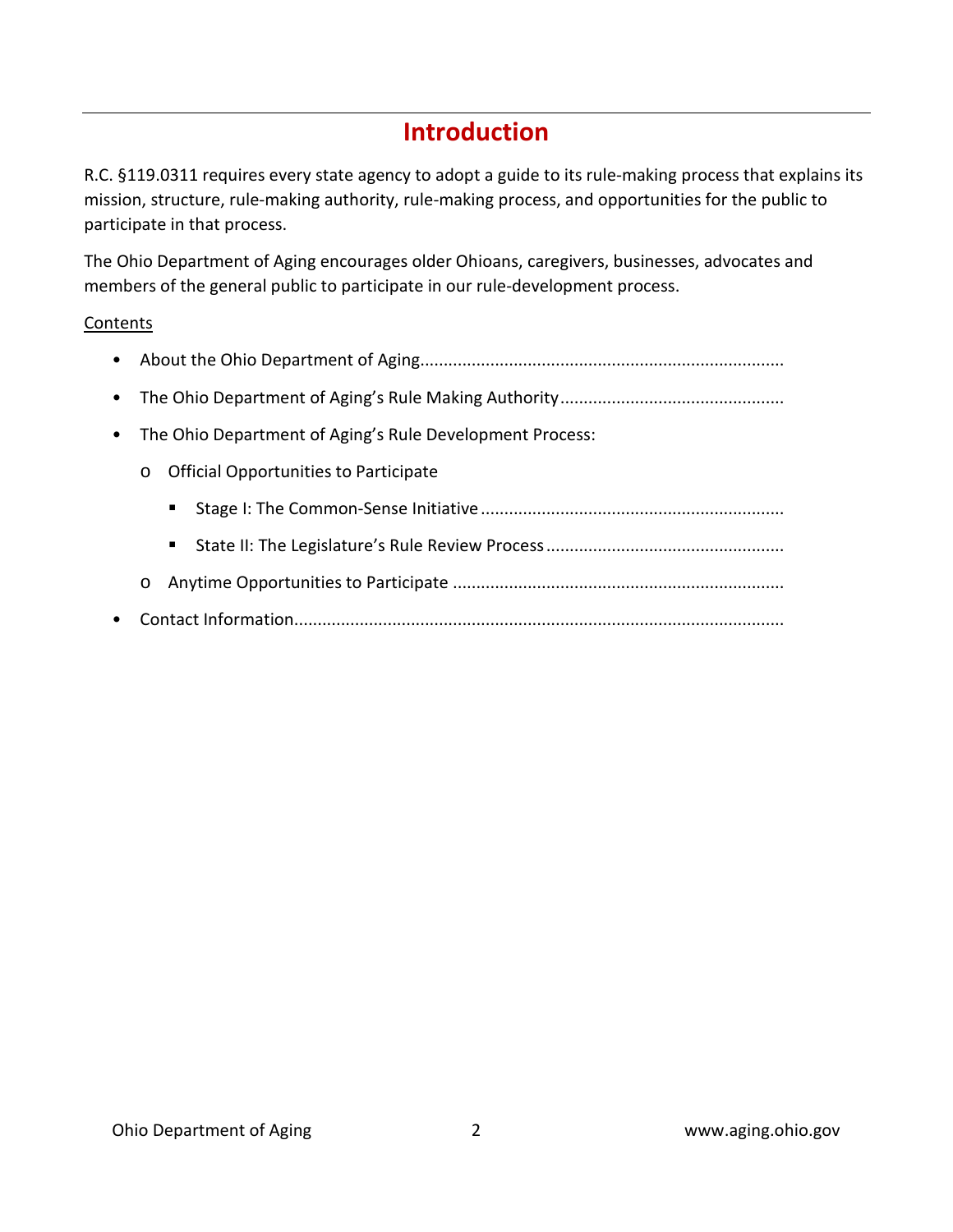### **About the Ohio Department of Aging**

As the federally designated State Unit on Aging, the Ohio Department of Aging serves as the sole state agency to coordinate Older Americans Act programs and services, as well as other services to meet the needs of Ohio's elders. We are a cabinetlevel state agency with a director appointed by the governor. The structure of the Department is tied directly to its funding sources. We receive \$65 million in federal funding, primarily from the U.S. Department of Health and Human Services, which supports services for older Ohioans as well as the administration of Medicaid funded services. We also apply for and use grants from federal and state sources to support and expand our work.

The Department of Aging is organized into eight divisions, each of which performs or supports a critical function of the agency or the aging network:

- Executive Division
- Communications Division
- Division for Community Living
- Elder Connections Division
- Fiscal Division
- Information Services Division
- Office of the State Long-term Care Ombudsman
- Performance Center Division

**Our Mission:** To deliver practical, personcentered strategies and services that will strengthen and support Ohio's elders and their communities.

#### **Core Values:**

- *Promote Independence* Provide resources that foster independence and autonomy throughout the lifespan.
- *Empower Communities* Deliver sustainable, relevant solutions that empower communities to act within the best interest of their elders.
- *Challenge Ageism* Promote new perspectives of aging that challenge the traditional declinist narrative.
- *Advocate for Excellence* Advocate with and for Ohio's elders to ensure their voices are heard and their needs are met.
- *Engage in Innovation* Engage the aging network by staying innovative, flexible and attentive to the evolving needs of our partners and stakeholders.

In addition, the department houses and supports the work of the Board of Executives of Long-Term Services and Supports.

Learn more about the department's history and structure on [our website.](http://www.aging.ohio.gov/)

The executive division is primarily responsible for rule development. We do not align our chapters of rules with the department's organizational structure. Instead, our rules belong to a unified set of chapters under Agency 173 of the Administrative Code. Thus, our rule numbers begin with the number "173-" instead of "173:1-" or "173:2-" as you may see with other agencies' rules.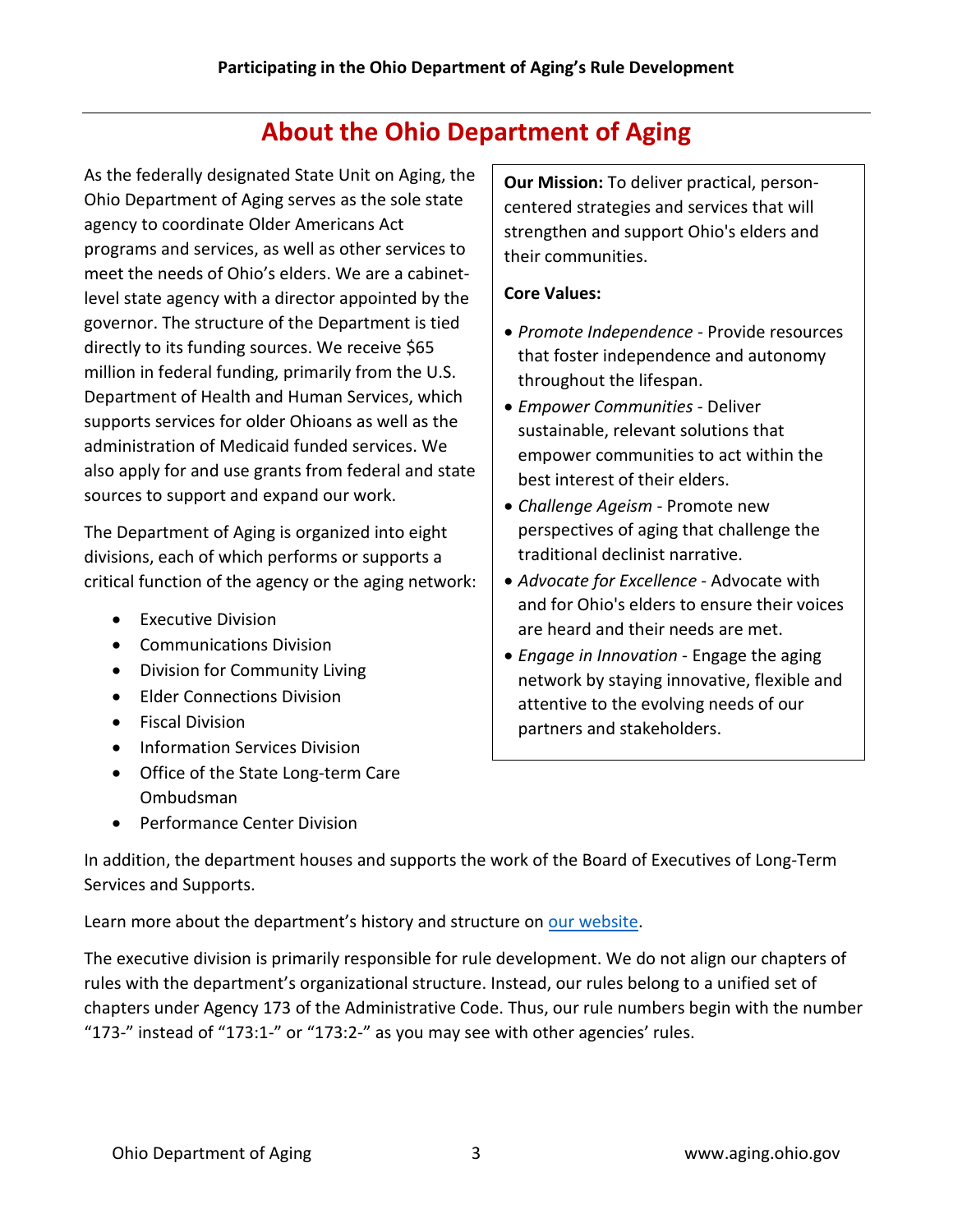### **The Ohio Department of Aging's Rule Making Authority**

The U.S. Congress, Code of Federal Regulations, and Ohio General Assembly have given the Ohio Department of Aging authority to adopt rules through the following federal statutes, federal rules and state statutes:

• 42 U.S.C. 3025 and 3058g,<sup>[1](#page-3-0)</sup> 45 CFR 1321.11, 45 CFR 1324.11(e), and 45 CFR 1324.15(b) authorize the department, as Ohio's state unit on aging, to adopt rules to govern the aging network<sup>[2](#page-3-1)</sup>, reporting, and administering Older Americans Act programs in Ohio. The programs include:

| TITLE III-B      | <b>Supportive Services</b>                                              |
|------------------|-------------------------------------------------------------------------|
| TITLE III-C      | <b>Older Americans Act Nutrition Program</b>                            |
| TITLE III-D      | Evidence-Based Disease Prevention and Health Promotion Services Program |
| TITLE III-E      | <b>Caregiver Support</b>                                                |
| <b>TITLE IV</b>  | Activities for Health, Independence, and Longevity                      |
| <b>TITLE V</b>   | <b>Community Service Senior Opportunities Act</b>                       |
| <b>TITLE VII</b> | <b>Elder Rights</b>                                                     |

- R.C. §121.22 requires the department to adopt a rule to establish a reasonable method whereby any person may determine the time and place of all regularly scheduled meetings and the time, place, and purpose of all special meetings.
- R.C. §121.36 requires the department to adopt rules to require providers of home care services to home-care dependent adults to have a system in place that effectively monitors the employees.
- R.C. §§ 173.01 and 173.02 authorize the department to regulate programs that the department administers as well as providers who conduct business in programs that the department administers.
- R.C. §173.011 requires the department to adopt rules to establish requirements for designating an area agency on aging and the procedures for withdrawing that designation.
- R.C. §173.04 authorizes the department to adopt rules to govern respite care programs and other supportive services, the distribution of funds, and the purpose for which funds may be used. §209.30 of HB59 (130th G.A.) limits the funds to use for the Alzheimer's Respite Program. Alzheimer's Respite Program funds are generally used as a state match for federal Older Americans Act funds, which include the National Family Caregiver Support Program.
- R.C. §173.06 requires the department to adopt rules to establish the Golden Buckeye Program.

<span id="page-3-0"></span> <sup>1</sup> 42 U.S.C. 3025 and 3058g corresponds to §§ 305 and 712 of the Older Americans Act of 1965 as amended by the Older Americans Act Reauthorization Act of 2016.

<span id="page-3-1"></span><sup>2</sup> This includes designating Ohio's planning and service areas and designating an area agency on aging for each.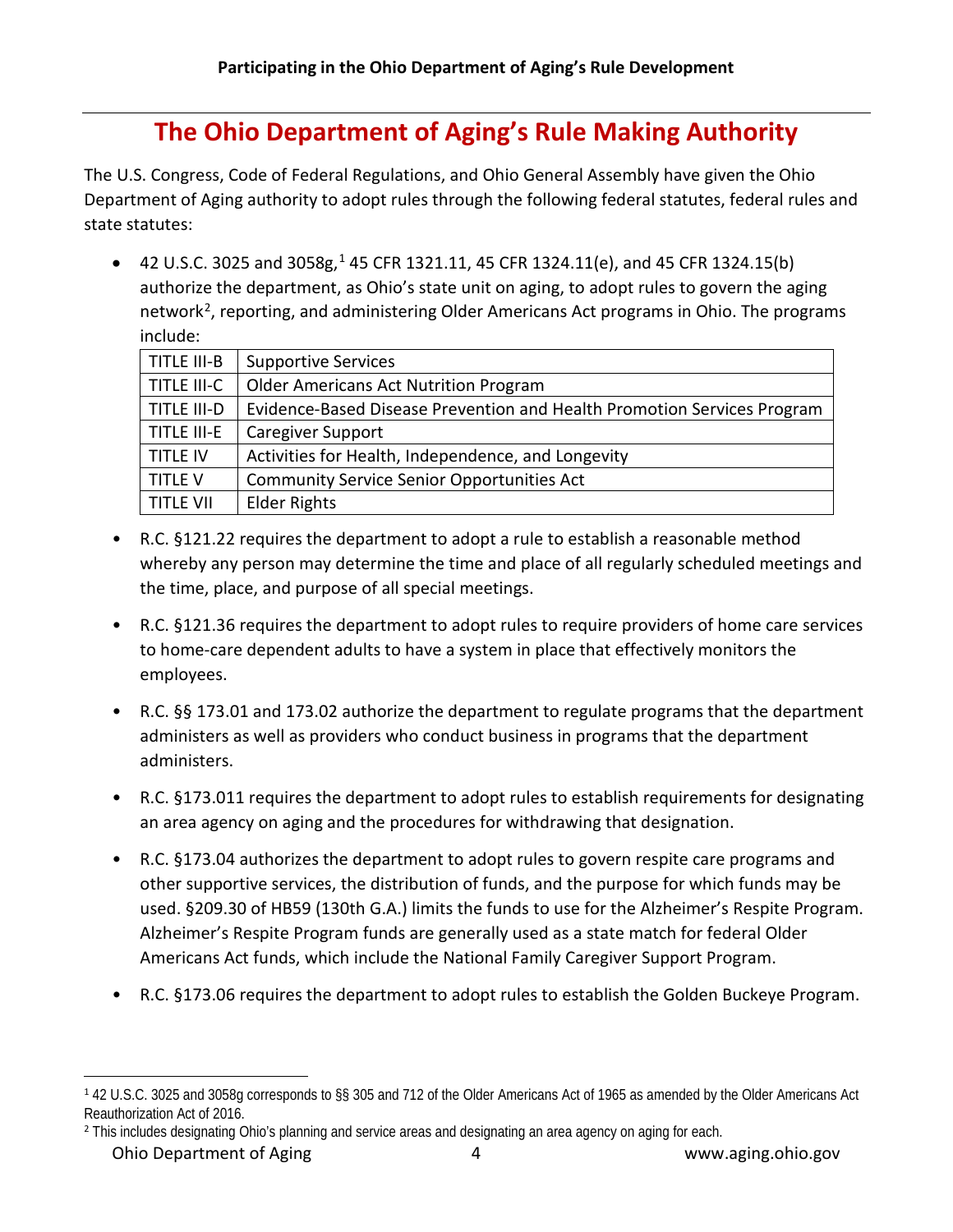- R.C. §173.11 requires the department to adopt rules to establish procedures for receiving grants from the Senior Facilities Program.[3](#page-4-0)
- R.C. §173.14 requires the department to adopt rules regarding the designation of regional longterm care ombudsman programs.
- R.C. §173.19 requires the department to adopt rules regarding the handling of complaints received by the Office of the State Long-Term Care Ombudsman.
- R.C. §173.20 requires the department to adopt rules regarding the referral of complaints to other state agencies.
- R.C. §173.26 requires the department to adopt rules to establish deadlines for nursing facilities, residential care facilities, and homes for the aging to pay bed fees to the Office of the State Long-Term Care Ombudsman.
- R.C. §173.27 authorizes the department to adopt rules to implement the requirements for reviewing databases and checking criminal records for paid ombudsman positions.
- R.C. §173.28 authorizes the department to adopt rules to establish fines for nursing facilities or other long-term care providers
- R.C. §§ 173.38 and 173.381 authorize the department to adopt rules to implement the requirements for reviewing databases and checking criminal records for paid direct-care positions.
- R.C. §173.391 requires the department to adopt rules to establish certification standards for all types of providers of home and community-based services. Additionally, 42 CFR 441.352(a)(1) requires the state to assure the federal government that the department has adopted these standards and enforces them.
- R.C. §173.392 requires the department to adopt rules to govern contracts and grant agreements between area agencies on aging and providers<sup>[4](#page-4-1)</sup> and to govern the payment for community-based long-term care services paid through those contracts and grant agreements.
- R.C. §§ 173.42 and 173.422 require the department to adopt rules to implement the Long-Term Care Consultation program, including rules that establish a process by which one may become certified to conduct long-term care consultations.

#### Ohio Department of Aging 5 www.aging.ohio.gov

<span id="page-4-0"></span><sup>&</sup>lt;sup>3</sup> The program is also called the "Multi-Purpose Senior Center Program." In 1978, H.B. 1084 (112<sup>th</sup> G.A.) established the Senior Facilities Program and, in 1980 and 1984, H.B. 827 (113<sup>th</sup> G.A.) and H.B. 660 (115<sup>th</sup> G.A.) respectively modified the program. However, since 2001, the program has been dormant due to a lack of adequate funding. The General Assembly discontinued funding the program and no person or organization has awarded a grant or gift to the program. Although the program is dormant, R.C. §173.11 continues to establish the program, which leaves the potential for an adequate funding source to resuscitate it. Part of the requirement in R.C. §173.11 is for the department to adopt rules under which counties, townships, municipal corporations, or local non-profit organizations may apply to participate in the program if future funding restores the program from its dormancy. The department has adopted a rule that applies if future funding resuscitates the program from its dormancy.

<span id="page-4-1"></span><sup>4</sup> The term used in rules is "AAA-provider agreements."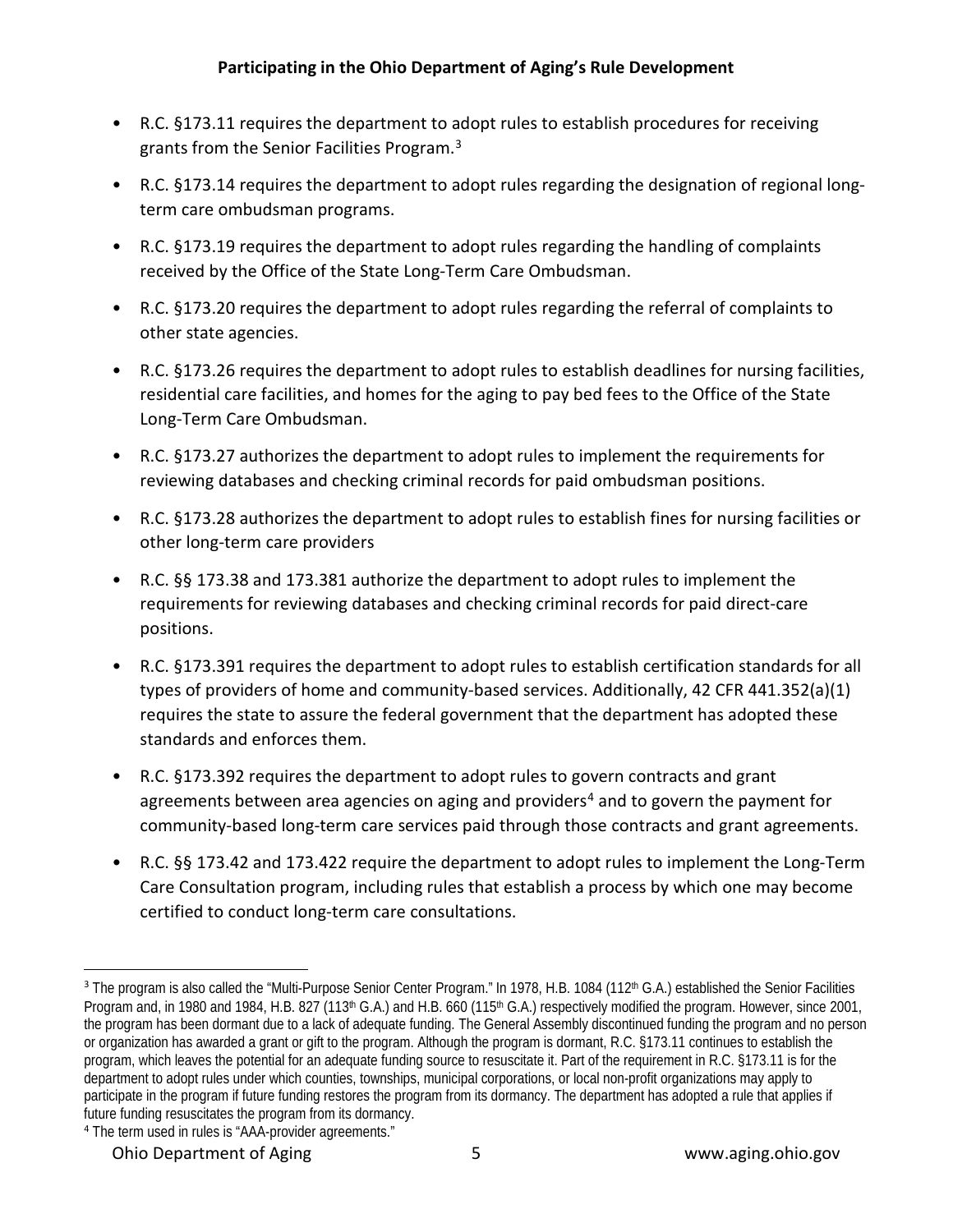- R.C. §173.434 authorizes the department to adopt rules regarding the unified long-term care budget.
- R.C. §§ 173.46 and 173.49 authorize the department to adopt rules to implement the Ohio Long-Term Care Consumer Guide, including rules that specify the information to be included in the guide.
- R.C. §§ 173.50, 173.52, 173.53, and 173.54 authorize the department to adopt rules for the Medicaid-funded components of the PACE, PASSPORT, Choices<sup>[5](#page-5-0)</sup>, and Assisted Living Waiver programs.
- R.C. §§ 173.522, 173.543, 173.55, and 173.56 authorize the department to adopt rules for the state-funded components of the PASSPORT and Assisted Living Waiver programs.
- R.C. §173.548 requires the department to adopt rules to establish a process for choosing multiple-occupancy rooms over single-occupancy rooms in an assisted living facility that that participates in the Medicaid-funded component of the Assisted Living Waiver program.
- R.C. §173.55 requires the department to adopt rules to implement the Unified Long-Term Care Waiting List.
- R.C. §173.60 authorizes the department to adopt rules to implement the Nursing Home Quality Initiative Program.
- R.C. §1347.15 requires each state agency, including the Ohio Department of Aging, to adopt rules regulating access to the confidential personal information that they keep.
- R.C. §4766.14 requires the department to administer and enforce the driver qualifications for ambulette providers working in a department-administered program. The qualifications appear in R.C. §§ 4766.14 and 4766.15.
- R.C. §5160.481 requires the department to adopt rules that are consistent with R.C. §§ 5160.45 to 5160.481 to prevent the publication or disclosure of names, lists, or other information regarding Medicaid recipients.
- R.C. §5903.03 requires the department to adopt rules to consider military training and experience when evaluating qualifications to provide services.
- R.C. §5903.04 requires the department to adopt rules to implement a process for veterans applying to become department-certified non-agency providers for obtaining their veteran's status, tracking their applications, prioritizing and expediting the certification process, and making any special accommodations for veterans facing imminent deployment.

<span id="page-5-0"></span> <sup>5</sup> HB59 (130th G.A.) authorized the Ohio Department of Aging and the Ohio Department of Medicaid to "collaborate to determine whether the Choices Program should continue to operate as a separate Medicaid waiver component or be terminated." The result was that the program was terminated and all individuals who were enrolled in the program were transferred to the PASSPORT Program, effective June 30, 2014.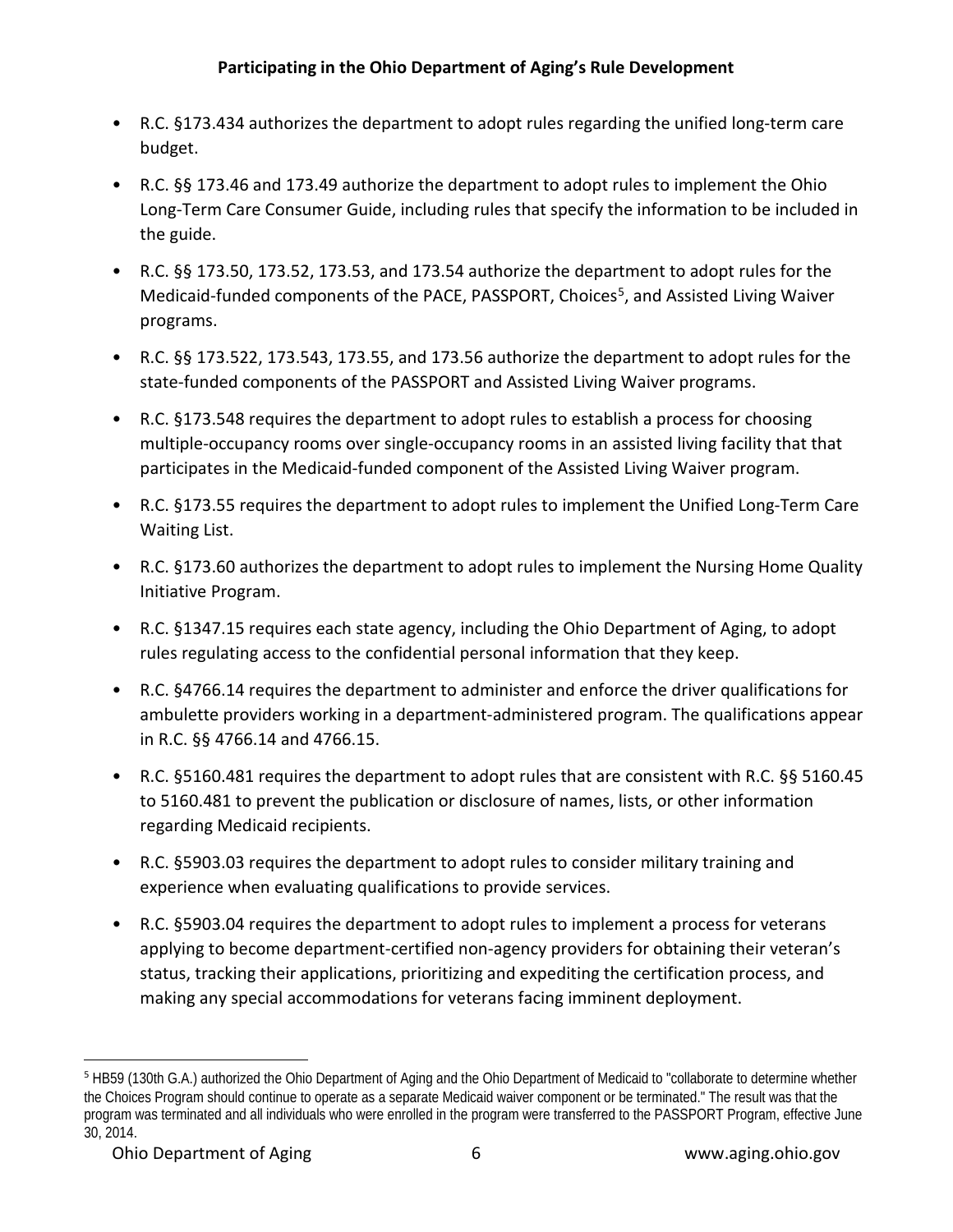#### **Participating in the Ohio Department of Aging's Rule Development**

The Ohio Department of Aging also has authority to review certain rules of other state agencies:

- 45 CFR 1321.7(a) says, "The Older Americans Act intends that the state agency on aging shall be the leader relative to all aging issues on behalf of all older persons in the state. This means that the state agency shall proactively carry out a wide range of functions related to advocacy, planning, coordination, interagency linkages, information sharing, brokering, monitoring and evaluation, designed to led to the development or enhancement of comprehensive and coordinated community-based systems in, or serving, communities throughout the state. These systems shall be designed to assist older persons in leading independent, meaningful and dignified lives in their own homes and communities as long as possible."
- R.C. §173.01 requires state agencies to notify the department of any rule proposal they file with the Joint Committee on Agency Rule Review (JCARR) that would primarily affect older Ohioans. After the state agency notifies the department, the department has 30 days to provide the state agency with written suggestions for improving their proposal. If the state agency does not intend to comply with the department's suggestions, the state agency must send the department a written explanation of its non-compliance at least 30 days before it adopts the rule proposal into law.
- R.C. §3923.50 requires the Ohio Department of Insurance to consult with the Ohio Department of Aging on rule proposals for the Ohio Long-Term Care Insurance Program.
- R.C. §5162.66 requires the Ohio Department of Medicaid to consult with the Ohio Department of Aging on rule proposals for the Resident Protection Fund.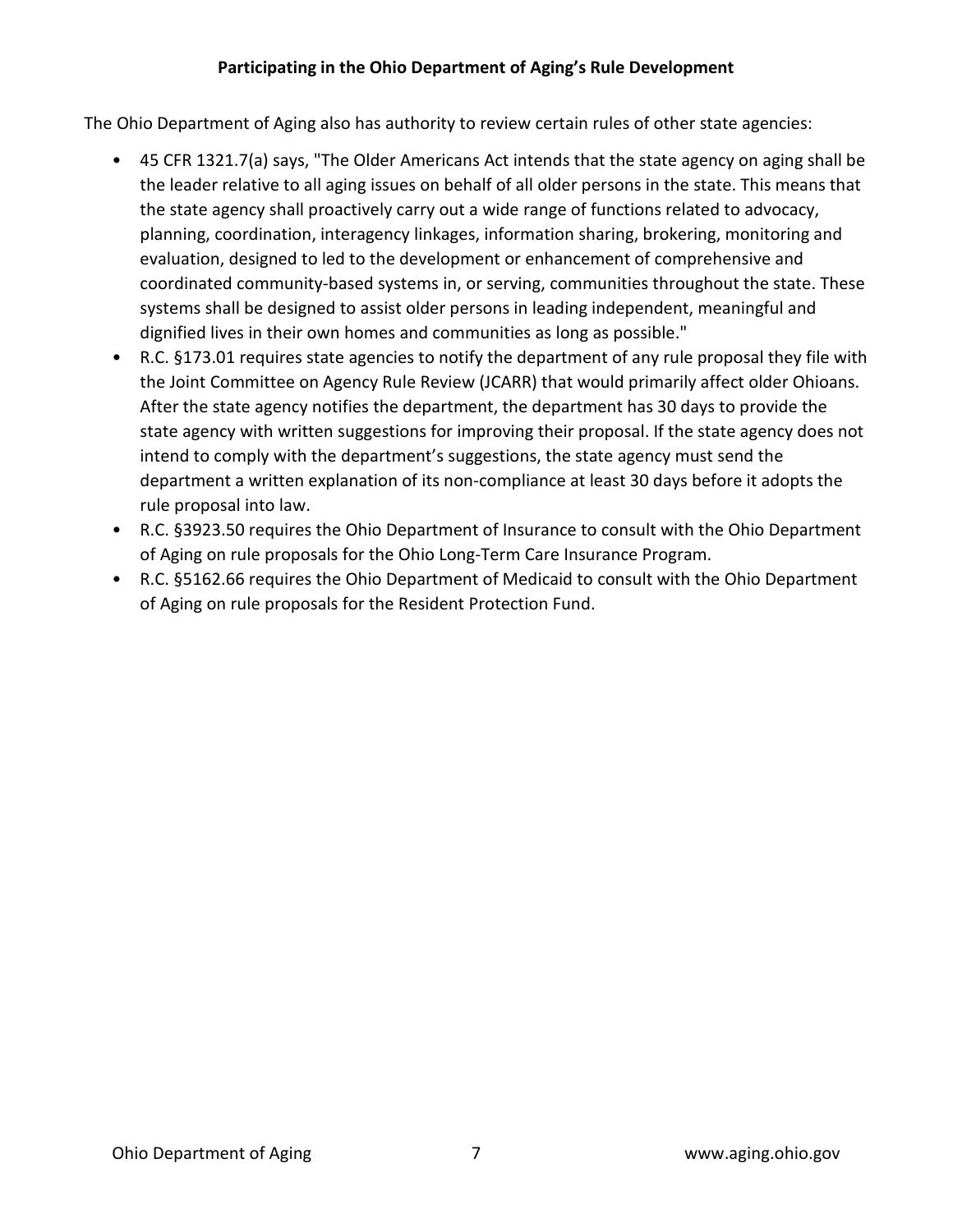### **The Ohio Department of Aging's Rule Development Process: Official Opportunities to Participate**

#### **STAGE I: THE COMMON-SENSE INITIATIVE**

#### Assessment Phase

In this early phase of development, the department assesses the adverse impact that a rule proposal could have upon the businesses it would affect.

R.C. §107.52 defines a rule that has an adverse impact to include a department rule that (1) requires certification or a provider agreement to operate in a line of business, (2) imposes penalties for failure to comply, or (3) requires expenditures or the report of information as a condition of compliance. Ohio's home and community-based service providers are businesses that the department's rules could adversely affect.

To assess the adverse impact of a rule proposal, the department generally contacts a selection of businesses that a rule proposal would affect to obtain facts to evaluate possible adverse impacts.

Based upon information gathered during the assessment phase, the department will draft the rule proposal and a business-impact analysis of that proposal. Each analysis lists the businesses that the department contacted, their input, and the department's responses to their input.

#### Comment & Review Phase

In this development phase, the department generally initiates an online public-comment period. Under certain circumstances, the department may not conduct a public-comment period. For example, the department may need to file a rule on an emergency basis or legislation may require adopting language from a statute verbatim into a rule.

The department facilitates the online public-comment period by publishing its rule proposals and business impact analyses in the [Administrative Rules section on its website.](http://aging.ohio.gov/Rules) After the department publishes these documents, the department announces the opportunity to comment by sending an email notice to all subscribers<sup>[6](#page-7-0)</sup> of its rules listserv. Any person may submit comments through the "submit comments" feature on the public-comments page. The department generally allows the comment period to last two weeks.

If the rule proposal has an adverse impact, the Common-Sense Initiative Office reviews the proposals, business impact analysis, and any comments the department received through its website. This occurs simultaneous to the public-comment period. The Common-Sense Initiative Office has a minimum of 16 business days to review the statements. The office then issues recommendations to the department, which must develop a memorandum of response to explain how it implemented or rejected the office's recommendations.

<span id="page-7-0"></span>Ohio Department of Aging 8 and 2008 and 2008 and 2008 and 2008 www.aging.ohio.gov 6 For subscription information, please see the section of this document entitled, "Notices of Official Opportunities to Participate."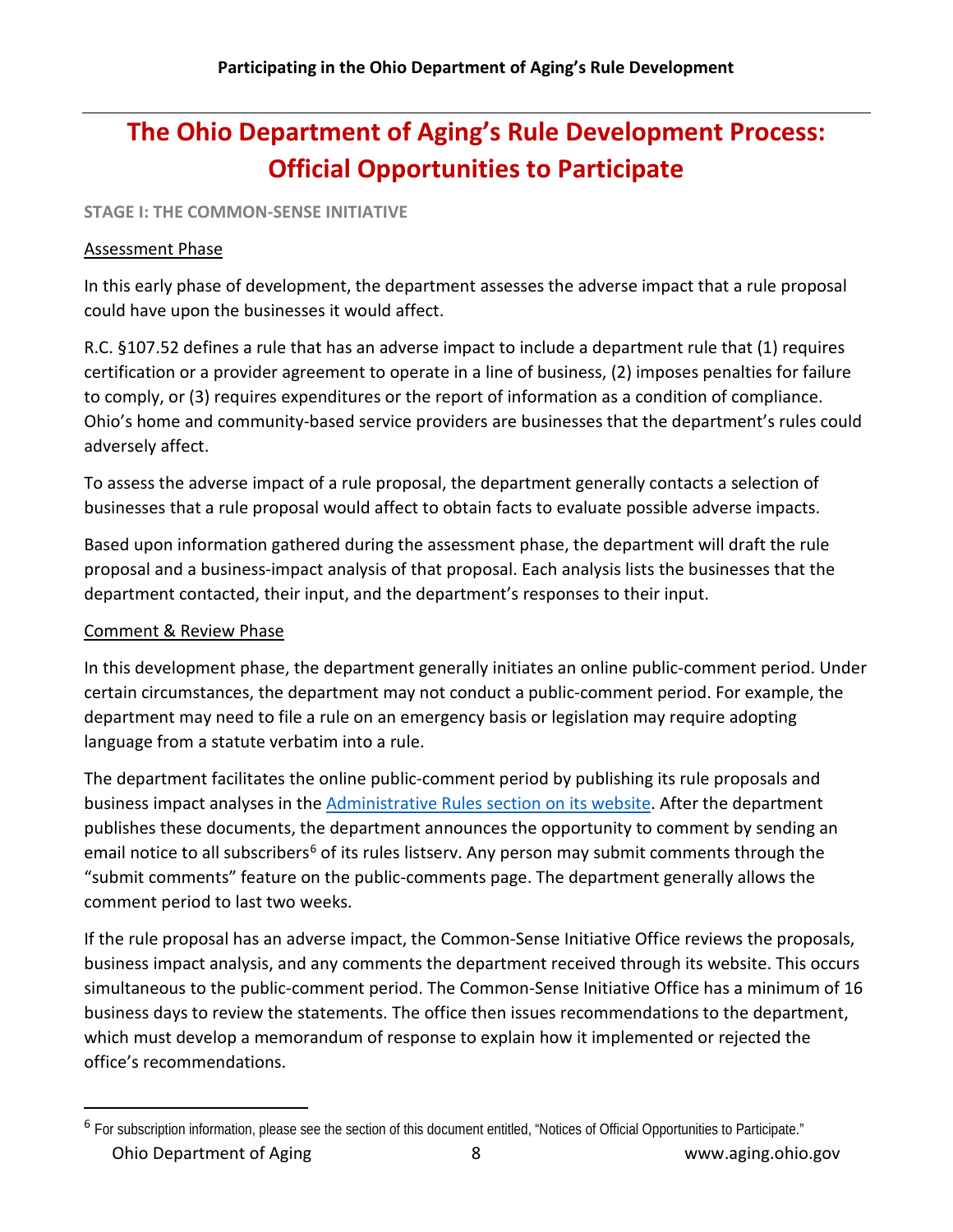After considering the public's comments and CSIO's comments, the department may revise its rule proposals and business impact analyses.

#### **STAGE II: THE LEGISLATURE'S RULE-REVIEW PROCESS**

#### Introduction

Not only does the Ohio General Assembly grant the department its authority to adopt rules, it also retains the right to reject and invalidate the department's rule proposals as part of its rule-review process. If the department proposes to amend or rescind a rule or adopt a new rule, JCARR's jurisdiction over such typical rule proposals lasts 65 days. If the department proposes to make no changes to a rule as part of a five-year rule review, JCARR's jurisdiction over the rule proposal lasts 90 days.

#### Initial Review Phase

On the [Administrative Rules section on its website,](http://aging.ohio.gov/Rules) the department publishes links to every rule that it has filed with JCARR. The links lead to the [Register of Ohio,](http://www.registerofohio.state.oh.us/) which is an electronic depository of all rule proposals under JCARR's jurisdiction.

In the register, the department must also upload rules proposals, public-hearing notices, business impact analyses, Common Sense Initiative Office recommendations, the department's memorandum of response, and rule summaries and fiscal analyses.

During the first 35 days of JCARR's jurisdiction over typical rule proposals: (1) the public may review the rule documents in the Register of Ohio and (2) the department may revise the rules.

#### Public Hearing Phase

Any time the department files a rule proposal according to R.C. §119.03, the department must conduct a public hearing during the 31st to the 40th day of JCARR's jurisdiction over the rules.

In three situations, the department may not conduct a public hearing:

- If the Ohio General Assembly allows the department to file a rule proposal according to R.C. §111.15, the department is not required to conduct a public hearing on the proposal.
- If the department's rule proposal is to make no changes to a rule, the department is not required to conduct a public hearing on the proposal.
- If the Governor issues an executive order authorizing the department to file the rules on an emergency basis, the rules the department files will immediately take effect. The department does not conduct a public hearing for emergency rules. However, these emergency rules are temporary rules that remain in effect only for 90 days. If durable rules are necessary, before the emergency rules expire, the department will file a rule proposal to replace the emergency rules through the normal rule-filing process, which includes a public hearing.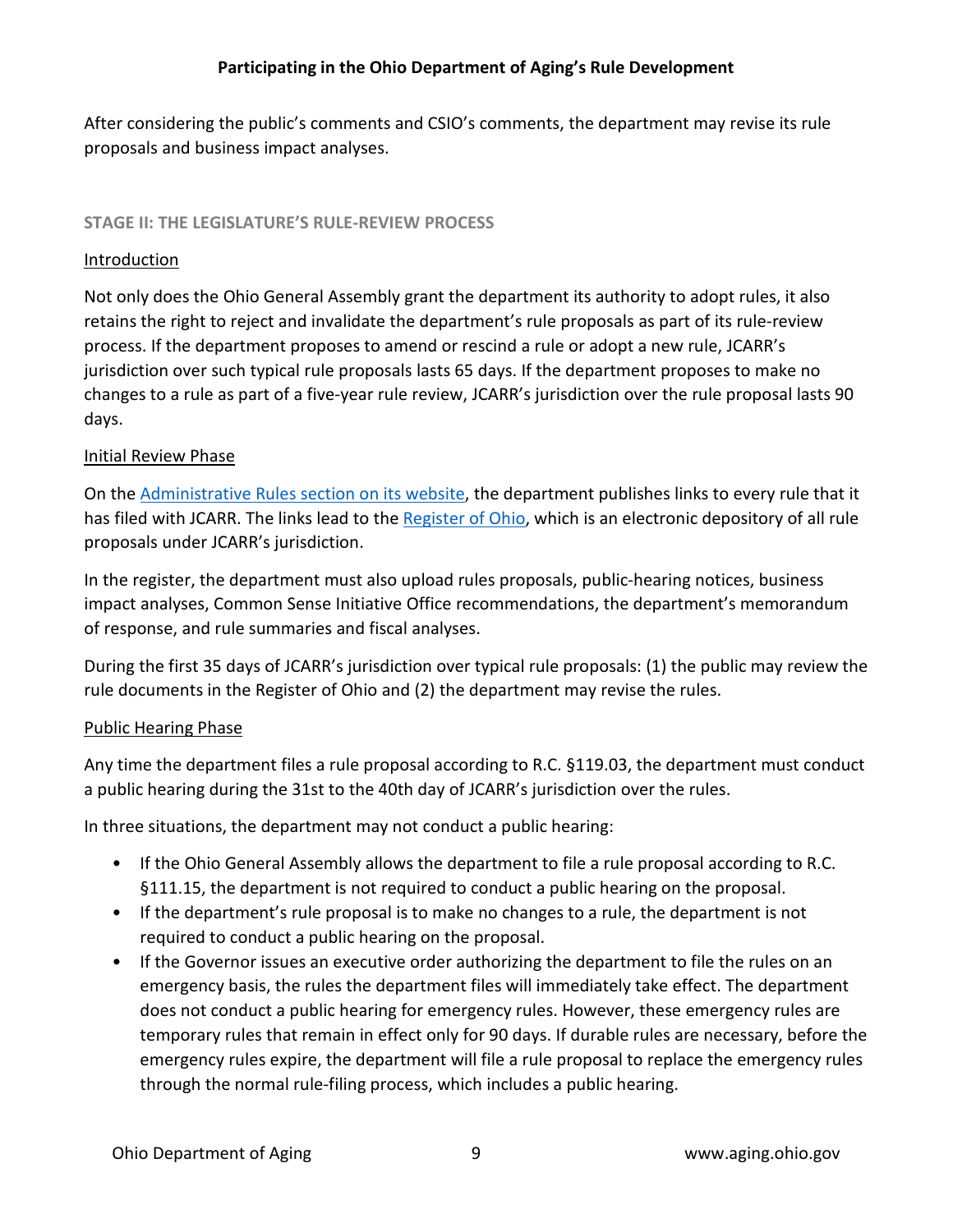#### **Participating in the Ohio Department of Aging's Rule Development**

Any person may attend the public hearing to testify on a rule proposal. After considering the testimonies received during a public hearing, the department compiles a hearing summary report and files it with JCARR.

#### JCARR Meeting Phase

During the 41st to the 65th day of JCARR's jurisdiction, JCARR will place the department's rule proposal on its meeting agenda to give legislators an opportunity to question the rule proposal and to give the public another opportunity to comment. At a JCARR meeting, however, the members of JCARR will only consider comments on a rule proposal as it relates to six criteria, commonly called "the six prongs of JCARR:"

- 1. Does the department have the authority to adopt the new rule or to amend or rescind the current rule?
- 2. Does the rule conflict with other rules?
- 3. Does the rule conflict with the intent of relevant legislation?
- 4. Does the department's rule proposal include a complete and accurate rules summary and fiscal analysis?
- 5. Does the proposed rule reference other material that is not readily available (e.g., free of charge on the Internet) to the public?
- 6. Does the department demonstrate through a business impact analysis, recommendations from the Common-Sense Initiative Office, and the memorandum of response, that the regulatory intent of the rule proposal justifies any adverse impact upon Ohio businesses?

If the department does not include a complete and accurate rules summary and fiscal analysis, JCARR may issue a finding and order to complete it.

If JCARR disagrees with the department's assessment of the adverse impact, JCARR can reject the rule filing and require the department to return to the Common-Sense Initiative stage of development.

If a rule does not meet any one of the six criteria, JCARR may recommend that the Ohio General Assembly vote to invalidate the rule proposal. If most of the legislators vote to invalidate the rule, the department may not adopt the rule proposal.

#### Final Filing Phase

If JCARR does not reject a rule proposal, and if the Ohio General Assembly does not invalidate the proposal, the department may make the final filing to adopt the rule into law. The final filing action occurs no earlier than the day after JCARR's 65th day of jurisdiction over a typical proposal or 90th day of jurisdiction over a no-change proposal.

During the final filing, the department establishes the rule's new effective date which may occur no sooner than 10 days into the future.

The department posts all final-filed rules in the [Administrative Rules section on its website.](http://aging.ohio.gov/Rules)